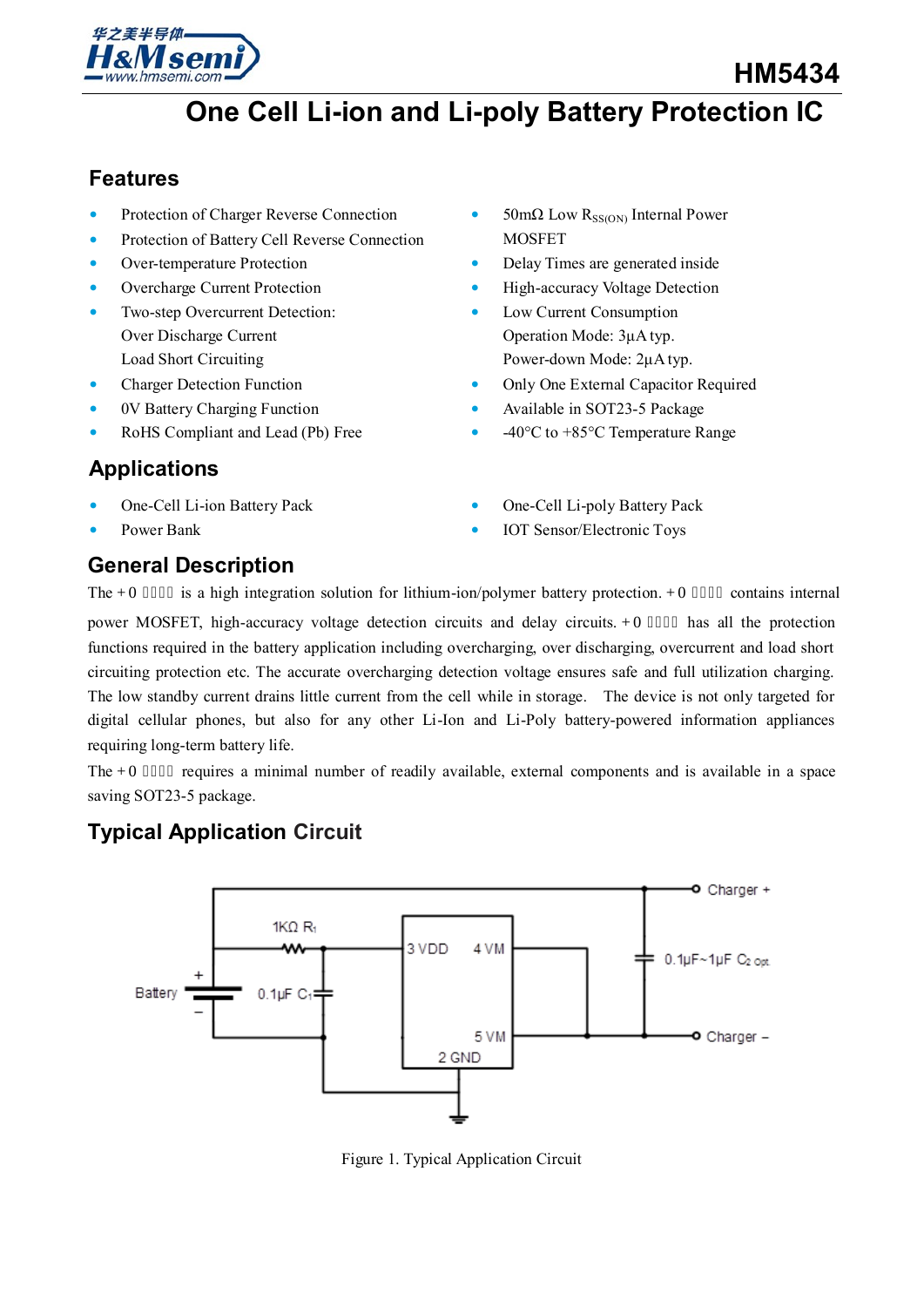

## **Pin Description**

### **Pin Configuration**





Top Marking: MKYLL (device code: MK, Y=year code, LL= lot number code)

### **Pin Description**

| Pin | <b>Name</b> | <b>Function</b>                                                                                     |
|-----|-------------|-----------------------------------------------------------------------------------------------------|
|     | NC.         | NC.                                                                                                 |
| 2   | <b>GND</b>  | Ground Pin                                                                                          |
| 3   | <b>VDD</b>  | Power Supply Pin                                                                                    |
| 4   | VM.         | The negative terminal of the battery pack. The internal FET switch connects this<br>terminal to GND |
|     | VM          | The negative terminal of the battery pack. The internal FET switch connects this<br>terminal to GND |

## **Order Information**

| <b>Marking</b> | Part No. | Model    | <b>Description</b>                                                     | Package | <b>MOO</b> |
|----------------|----------|----------|------------------------------------------------------------------------|---------|------------|
| MKYLL          | 70702030 | J O 7656 | J O 7656 One Cell Li-ion and Li-poly<br>Battery Protection IC, SOT23-5 | SOT235  | 3000PCS    |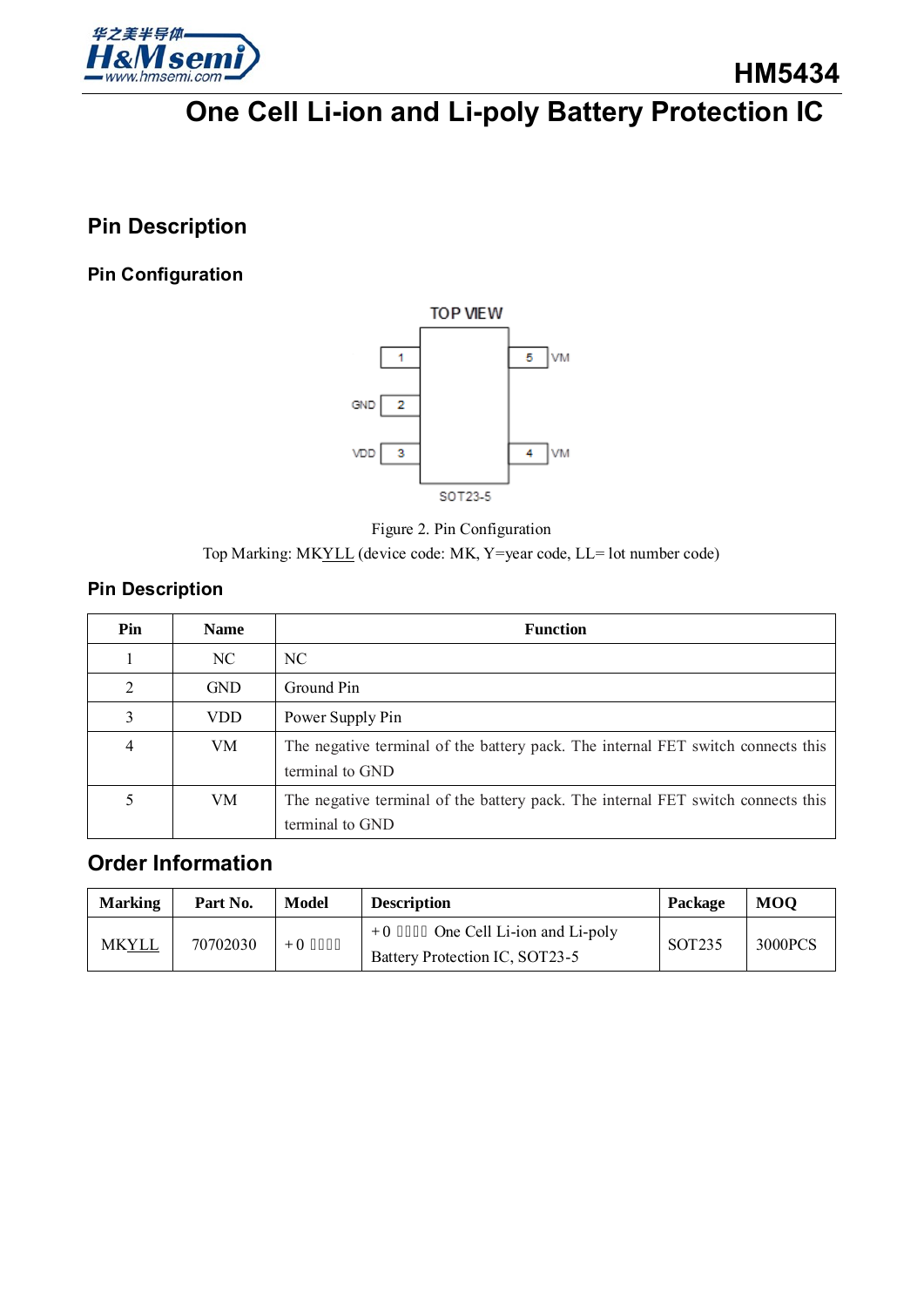

# **Absolute Maximum Ratings (1) (2)**

| Operating Temperature Range  -40°C to +85°C Storage Temperature Range  -55°C to 150°C |
|---------------------------------------------------------------------------------------|
|                                                                                       |
|                                                                                       |
|                                                                                       |

Note 1: Exceeding these ratings may damage the device.

Note 2: The device is not guaranteed to function outside of its operating conditions.

## **Electrical Characteristics (3)**

| <b>Parameter</b>                                 | <b>Symbol</b>                        | <b>Test Conditions</b>    | Min  | Typ.           | <b>Max</b>     | Unit                    |
|--------------------------------------------------|--------------------------------------|---------------------------|------|----------------|----------------|-------------------------|
| <b>Detection Voltage</b>                         |                                      |                           |      |                |                |                         |
| Overcharge Detection Voltage                     | $V_{CU}$                             |                           | 4.25 | 4.3            | 4.35           | $\overline{\mathbf{V}}$ |
| Overcharge Release Voltage                       | $\rm V_{CL}$                         |                           | 4.05 | 4.1            | 4.15           | $\mathbf{V}$            |
| Overdischarge Detection Voltage                  | $\rm V_{DL}$                         |                           | 2.3  | 2.4            | 2.5            | $\mathbf{V}$            |
| Overdischarge Release Voltage                    | $\rm V_{\rm DR}$                     |                           | 2.9  | 3.0            | 3.1            | V                       |
| <b>Charger Detection Voltage</b>                 | $\rm ^*V_{CHA}$                      |                           |      | $-0.12$        |                | $\mathbf{V}$            |
| <b>Detection Current</b>                         |                                      |                           |      |                |                |                         |
| Overdischarge Current1 Detection                 | $*IIOVI$                             | $VDD=3.6V$                |      | $\mathfrak{Z}$ |                | A                       |
| Load Short-Circuiting Detection                  | $\mathrm{*I}_{\mathrm{SHORT}}$       | $VDD=3.6V$                |      | 15             |                | A                       |
| <b>Current Consumption</b>                       |                                      |                           |      |                |                |                         |
| Current Consumption in Operation                 | $I_{OPE}$                            | $VDD=3.6V$<br>$VM=0V$     |      | 2.5            | 5              | $\mu A$                 |
| Current Consumption in power Down                | $I_{PDN}$                            | $VDD=2.0V$<br>VM floating |      | 1.5            | $\overline{4}$ | $\mu A$                 |
| <b>VM Internal Resistance</b>                    |                                      |                           |      |                |                |                         |
| Resistance between VM and V <sub>DD</sub>        | ${}^*R_{VMD}$                        | $VDD=3.6V$<br>$VM=1.0V$   |      | 320            |                | $k\Omega$               |
| Resistance between VM and GND                    | $\rm ^*R_{VMS}$                      | $VDD=2.0V$<br>$VM=1.0V$   |      | 25             |                | $k\Omega$               |
| <b>FET</b> on Resistance                         |                                      |                           |      |                |                |                         |
| Equivalent FET on Resistance                     | ${{}^*\mathbf{R}_{\mathrm{SS(ON)}}}$ | $VDD=3.6V$                |      | 50             |                | $m\Omega$               |
| $IVM=1.0A$<br><b>Over Temperature Protection</b> |                                      |                           |      |                |                |                         |
| Over Temperature Protection                      |                                      |                           |      | 130            |                | $\rm ^{\circ}C$         |
| Over Temperature Recovery Degree                 | $\rm ^*T_{SHD^+}$                    |                           |      | 100            |                | $\rm ^{\circ}C$         |
|                                                  | $\rm ^*T_{SHD}$                      |                           |      |                |                |                         |
| <b>Detection Delay Time</b>                      |                                      |                           |      |                |                |                         |
| Overcharge Voltage Detection Delay Time          | $t_{\rm CU}$                         |                           |      | 128            | 200            | mS                      |
| Overdischarge Voltage Detection Delay Time       | $t_{\rm DL}$                         |                           |      | 40             | 60             | mS                      |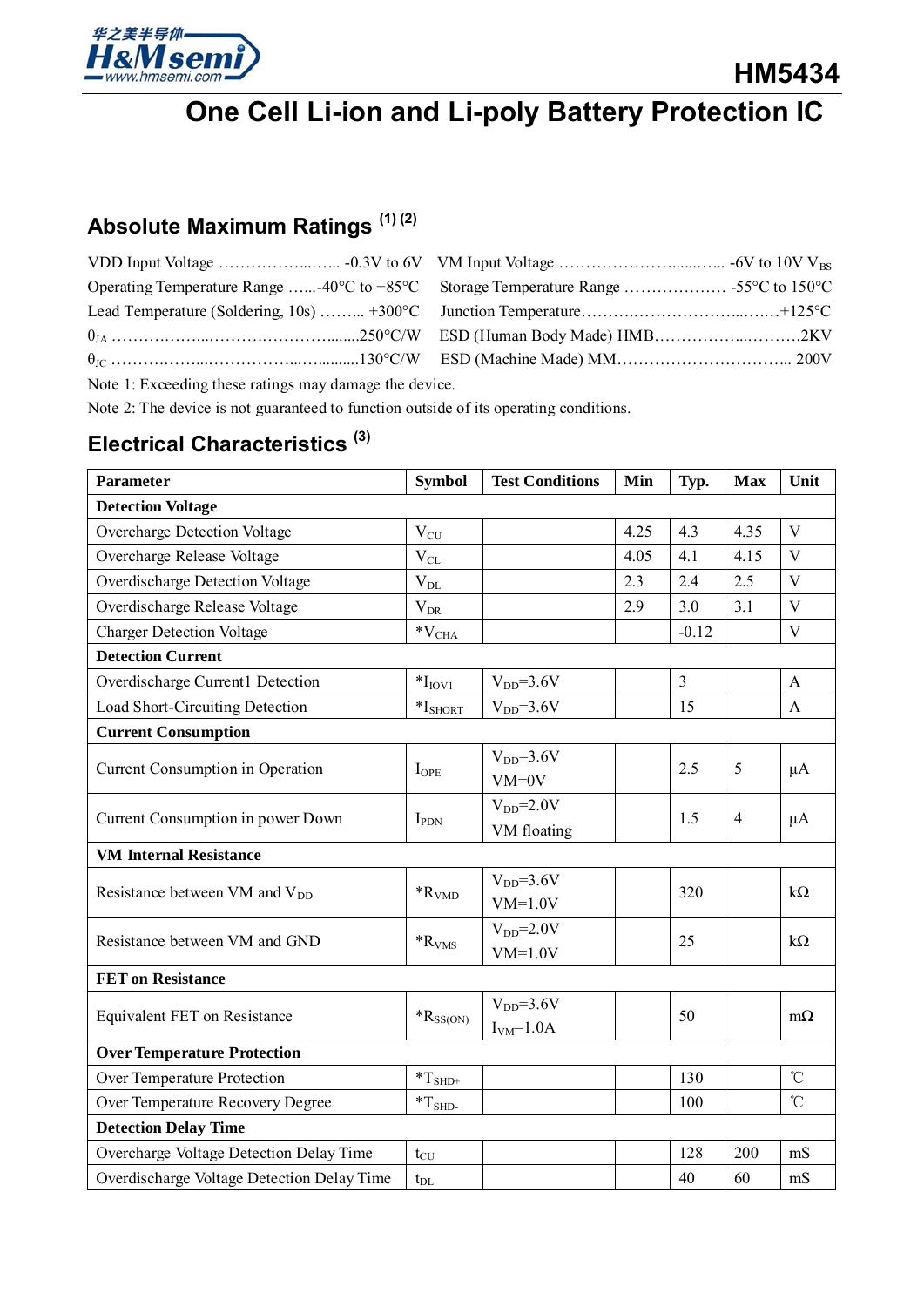

**HM5434**

# **One Cell Li-ion and Li-poly Battery Protection IC**

| <b>Overdischarge Current Detection Delay Time</b> | $*_{t_{IOV}}$          | $V_{DD} = 3.6V$  | 10 | mS  |
|---------------------------------------------------|------------------------|------------------|----|-----|
| Load Short-Circuiting Detection Delay Time        | $*_{t_{\text{SHORT}}}$ | $V_{DD} = 3.6 V$ | 80 | -uS |
| $ -$<br>_ _ _                                     |                        |                  |    |     |

Note 3: \*The parameter is guaranteed by design.

## **Functional Block Diagram**



Figure 3. Functional Block Diagram

## **Functions Description**

The J O 7656 monitors the voltage and current of a battery and protects it from being damaged due to overcharge voltage, over discharge voltage, over discharge current, and short circuit conditions by disconnecting the batter from the load or charger. These functions are required in order to operate the battery cell within specified limits.The device requires only one external capacitor. The MOSFET is integrated and its RSS(ON) is as low as 50mΩ typical.

### **Normal operating mode**

If no exception condition is detected, charging and discharging can be carried out freely. This condition is called the normal operating mode.

### **Overcharge Condition**

When the battery voltage becomes higher than the overcharge detection voltage ( $V_{\text{CU}}$ ) during charging under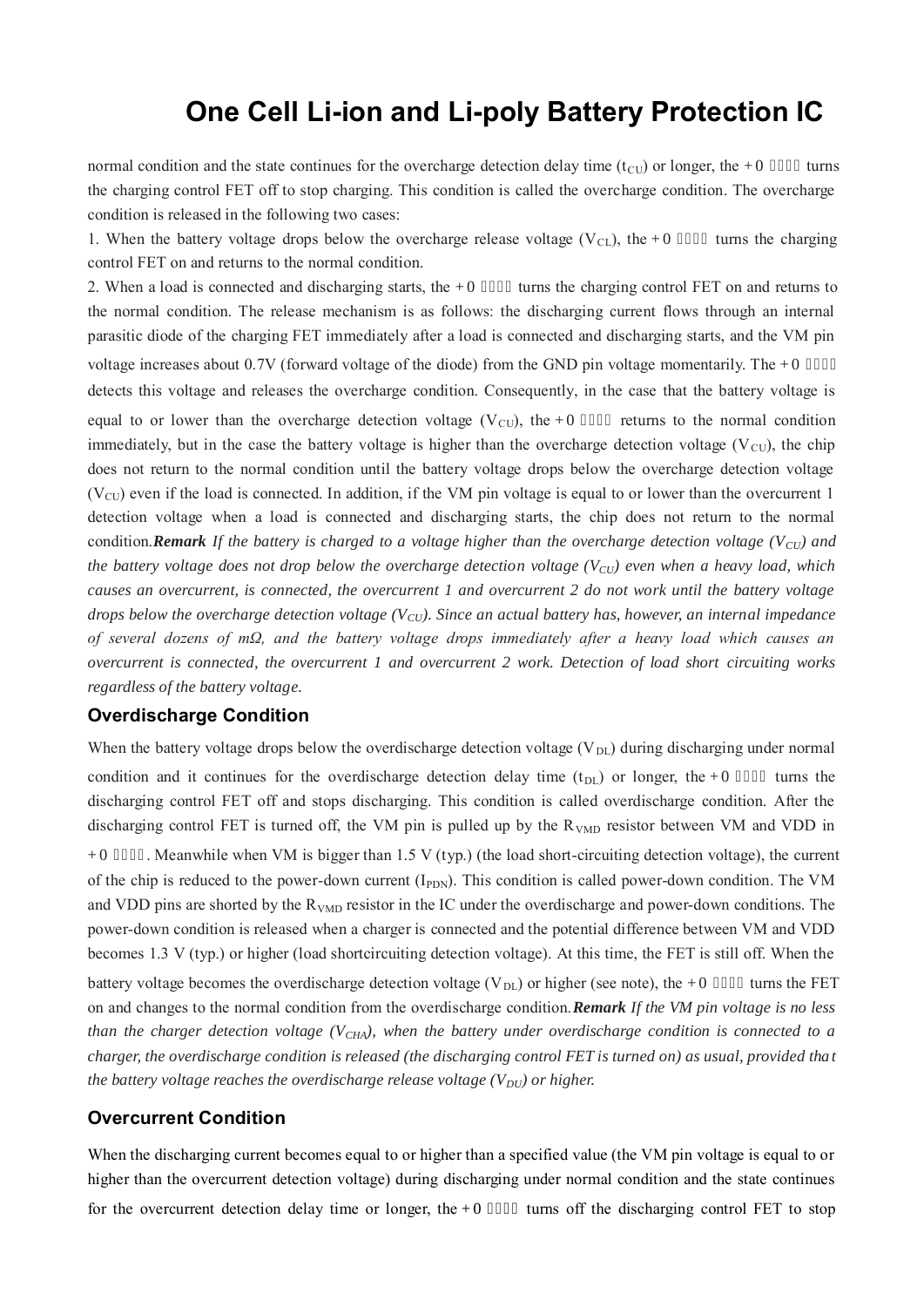discharging. This condition is called overcurrent condition. (The overcurrent includes overcurrent, or load shortcircuiting.) The VM and GND pins are shorted internally by the R<sub>VMS</sub> resistor under the overcurrent condition. When a load is connected, the VM pin voltage equals the VDD voltage due to the load. The overcurrent condition returns to the normal condition when the load is released and the impedance between the B+ and B- pins becomes higher than the automatic recoverable impedance. When the load is removed, the VM pin goes back to the GND potential since the VM pin is shorted the GND pin with the R<sub>VMS</sub> resistor. Detecting that the VM pin potential is lower than the overcurrent detection voltage  $(V_{IOV})$ , the IC returns to the normal condition.

#### **Abnormal Charge Current Detection**

the VM pin voltage drops below the charger detection voltage ( $V<sub>CHA</sub>$ ) during charging under the normal condition and it continues for the overcharge detection delay time (t<sub>CU</sub>) or longer, the  $J O 7656$  turns the charging control FET off and stops charging. This action is called abnormal charge current detection. Abnormal charge current detection works when the discharging control FET is on and the VM pin voltage drops below the charger detection voltage ( $V_{\text{CHA}}$ ). When an abnormal charge current flows into a battery in the overdischarge condition, the J O 7656 consequently turns the charging control FET off and stops charging after the battery voltage becomes the overdischarge detection voltage and the overcharge detection delay time  $(t<sub>CU</sub>)$  elapses.Abnormal charge current detection is released when the voltage difference between VM pin and GND pin becomes lower than the charger detection voltage ( $V_{\text{CHA}}$ ) by separating the charger. Since the 0V battery charging function has higher priority than the abnormal charge current detection function, abnormal charge current may not be detected by the product with the 0V battery charging function while the battery voltage is low.

#### **Load Short-circuiting condition**

If voltage of VM pin is equal or below short-circuiting protection voltage ( $V_{\text{SHORT}}$ ), the J O 7656 will stop discharging and battery is disconnected from load. The maximum delay time to switch current off is t<sub>SHORT</sub>. This status is released when voltage of VM pin is higher than short protection voltage ( $V_{SHORT}$ ), such as when disconnecting the load.

### **Delay Circuits**

The detection delay time for overdischarge current 2 and load short-circuiting starts when overdischarge current 1 is detected. As soon as overdischarge current 2 or load short-circuiting is detected over detection delay time for overdischarge current 2 or load short-circuiting, the J O 7656 stops discharging. When battery voltage falls below overdischarge detection voltage due to overdischarge current, the J O 7656 stop discharging by overdischarge current detection. In this case the recovery of battery voltage is so slow that if battery voltage after overdischarge voltage detection delay time is still lower than overdischarge detection voltage, the TO 7656 shifts to power-down.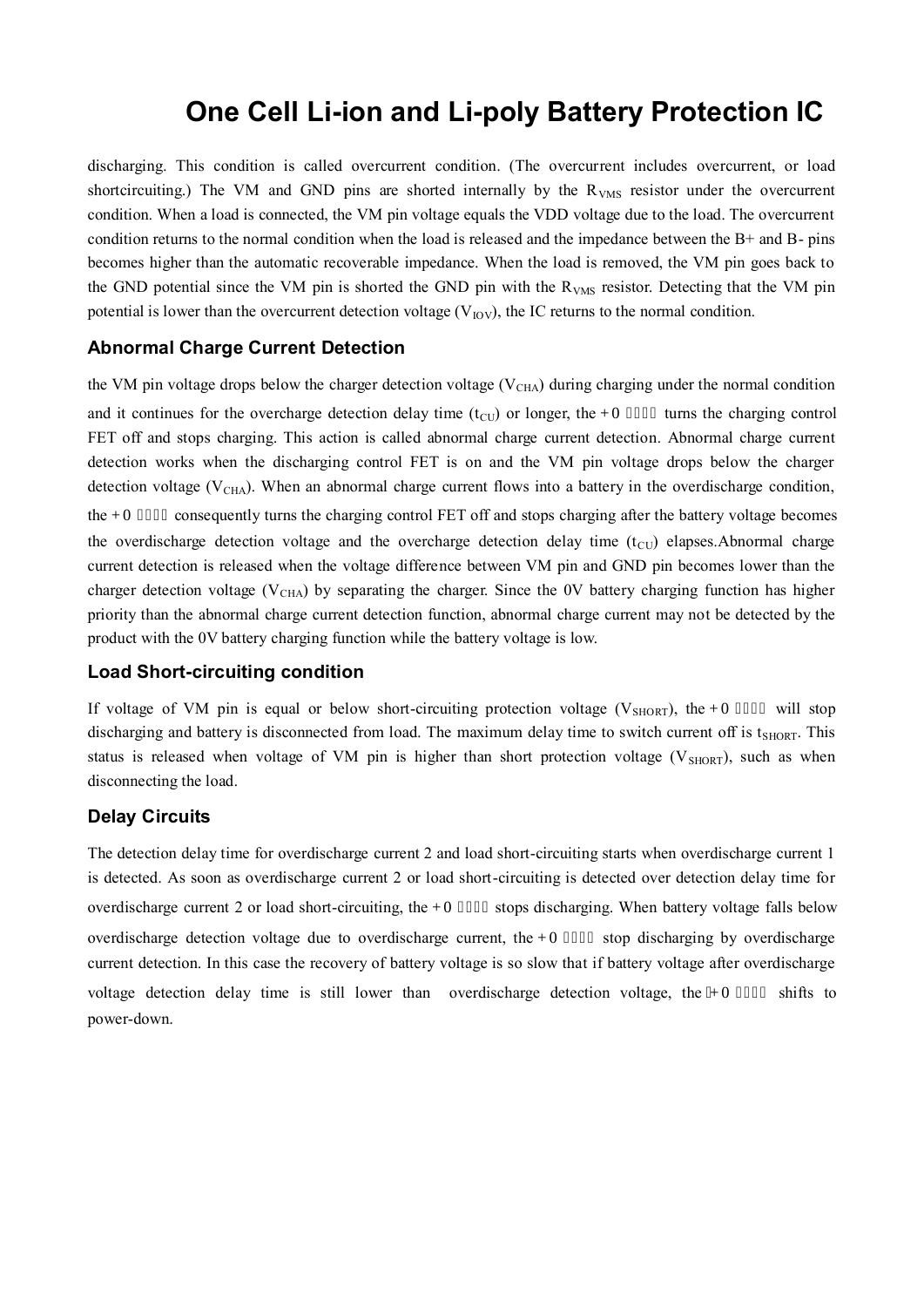

Figure 4. Overcurrent delay time

## **0V Battery Charging Function (4)(5)(6)**

The recommended inductor values are shown in the Application Diagram. It is important to guarantee the inductor core does not saturate during any foreseeable operational situation. The inductor should be rated to handle the peak load current plus the ripple current: Care should be taken when reviewing the different saturation current ratings that are specified by different manufacturers. Saturation current ratings are typically specified at 25°C, so ratings at maximum ambient temperature of the application should be requested from the manufacturer.

This function enables the charging of a connected battery whose voltage is 0V by self-discharge. When a charger having 0V battery start charging charger voltage ( $V_{0CHA}$ ) or higher is connected between B+ and B- pins, the charging control FET gate is fixed to VDD potential. When the voltage between the gate and the source of the charging control FET becomes equal to or higher than the turn-on voltage by the charger voltage, the charging control FET is turned on to start charging. At this time, the discharging control FET is off and the charging current flows through the internal parasitic diode in the discharging control FET. If the battery voltage becomes equal to or higher than the overdischarge release voltage  $(V_{DU})$ , the normal condition returns.

#### **Note**

Note 4: Some battery providers do not recommend charging of completely discharged batteries. Please refer to battery providers before the selection of 0 V battery charging function.Note 5: The 0V battery charging function has higher priority than the abnormal charge current detection function. Consequently, a product with the 0 V battery charging function charges a battery and abnormal charge current cannot be detected during the battery voltage is low (at most 1.8 V or lower).

Note 6: When a battery is connected to the IC for the first time, the IC may not enter the normal condition in which discharging is possible. In this case, set the VM pin voltage equal to the GND voltage (short the VM and

GND pins or connect a charger) to enter the normal condition.**Timing Chart** 

#### **Overcharge and overdischarge detection**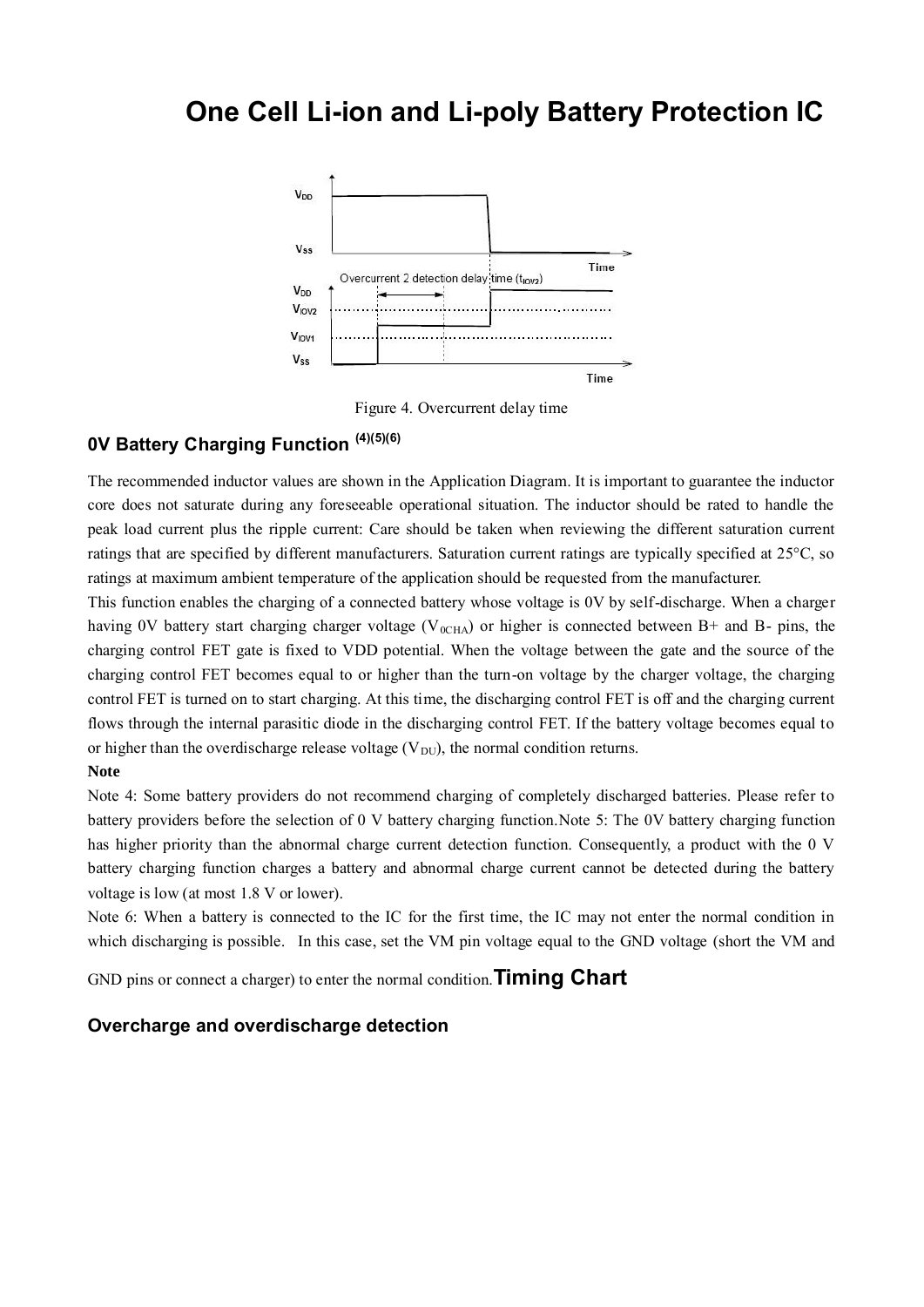

#### *Remark:*

*(1) Normal condition (2) Overcharge voltage condition* 

*(3) Overdischarge voltage condition (4) Overcurrent condition*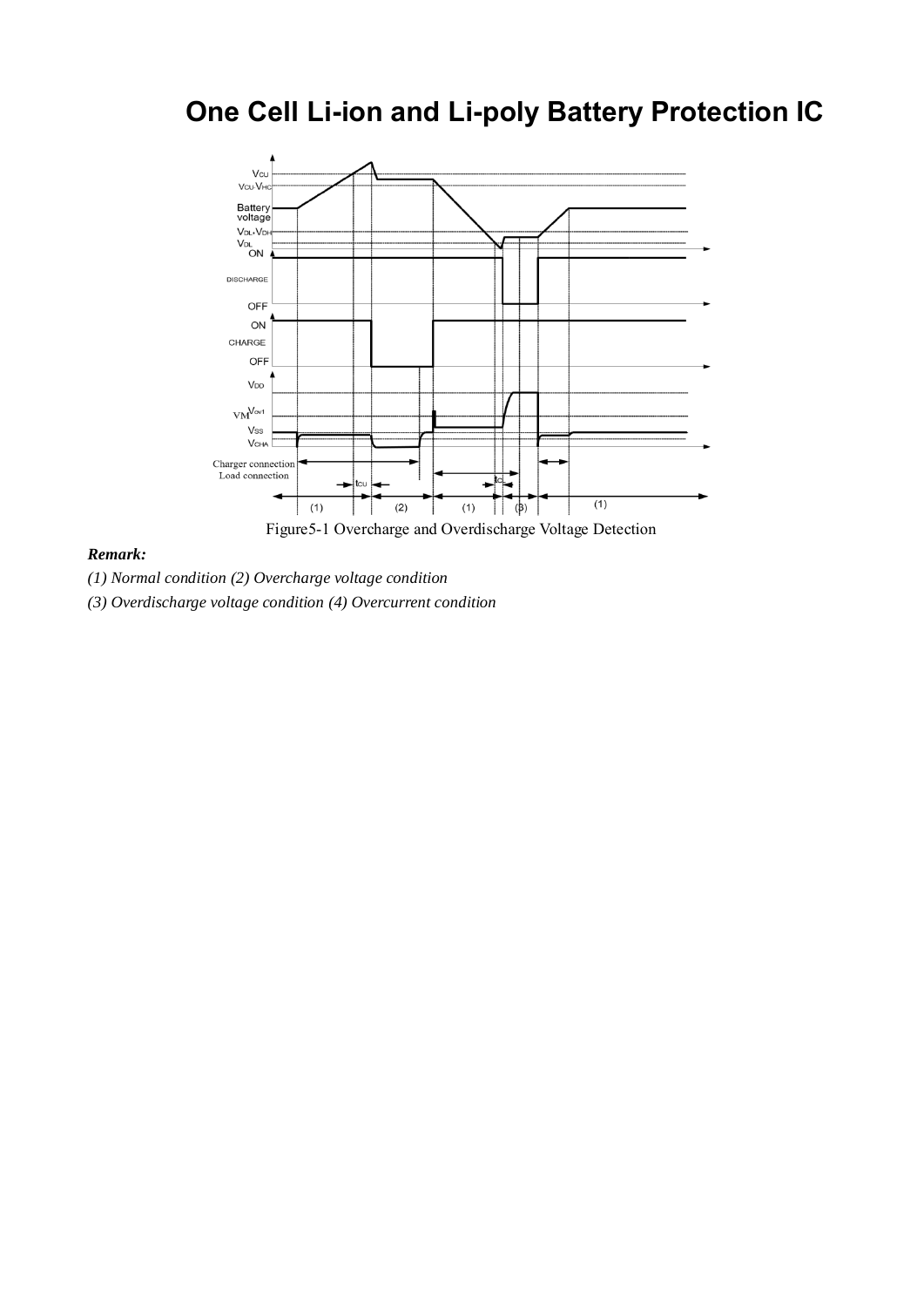### **Overdischarge current detection**



Figure5-2 Overdischarge Current Detection

#### *Remark:*

*(1) Normal condition (2) Overcharge voltage condition* 

*(3) Overdischarge voltage condition (4) Overcurrent condition* 

### **Charger Detection**



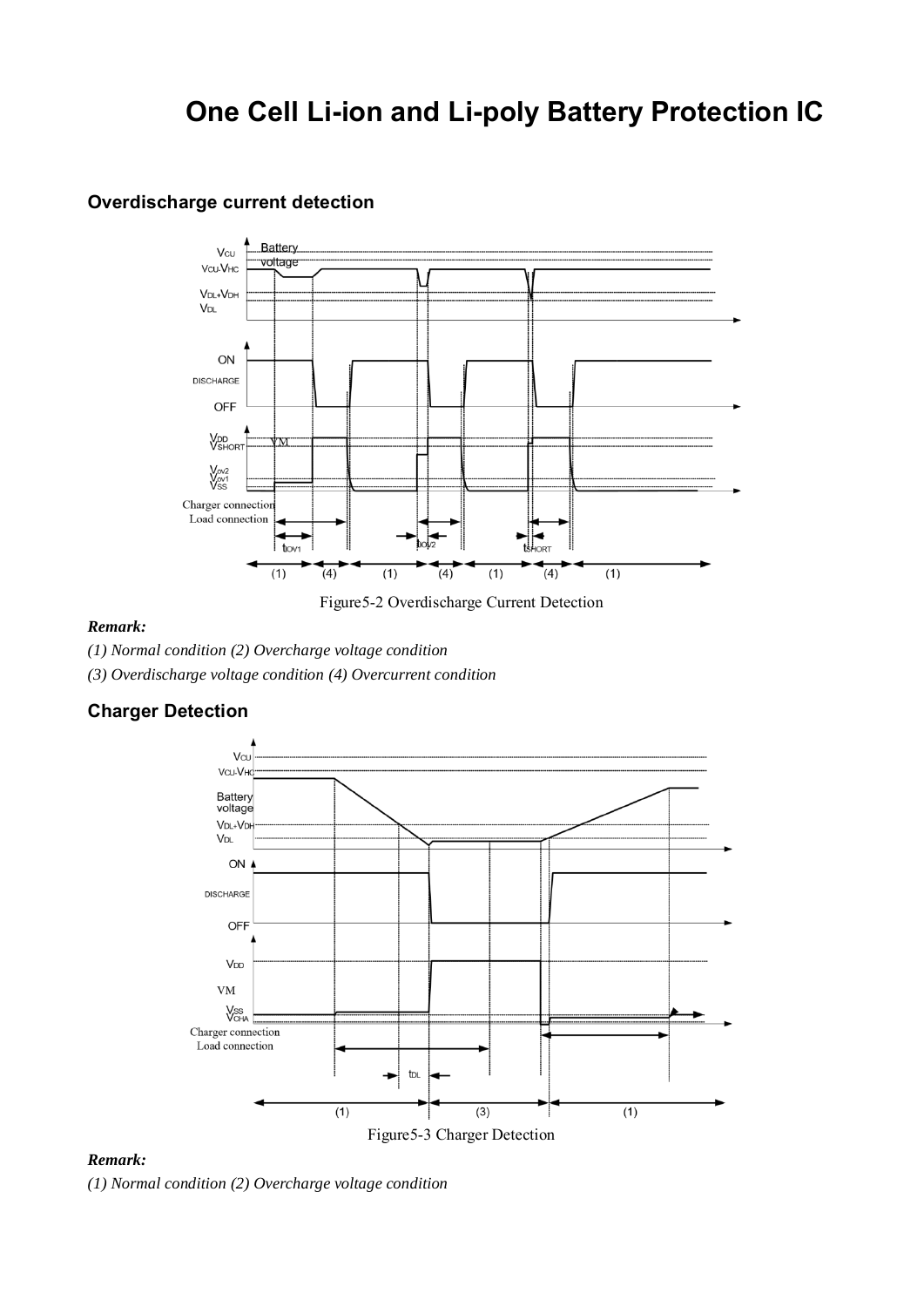*(3) Overdischarge voltage condition (4) Overcurrent condition* 

### **Abnormal Charger Detection**



Figure5-4 Abnormal Charger Detection

#### *Remark:*

*(1) Normal condition (2) Overcharge voltage condition (3) Overdischarge voltage condition (4) Overcurrent condition* 

## **Typical Application**

As shown in Figure 1, the bold line is the high density current path which must be kept as short as possible. For thermal management, ensure that these trace widths are adequate.C1& R1 is a decoupling capacitor & resistor which should be placed as close as possible to HM5434.

**Precautions** 

- Pay attention to the operating conditions for input/output voltage and load current so that the power loss in I O 7656 does not exceed the power dissipation of the package.
- Do not apply an electrostatic discharge to this J O 7656 that exceeds the performance ratings of the built-in electrostatic protection circuit.